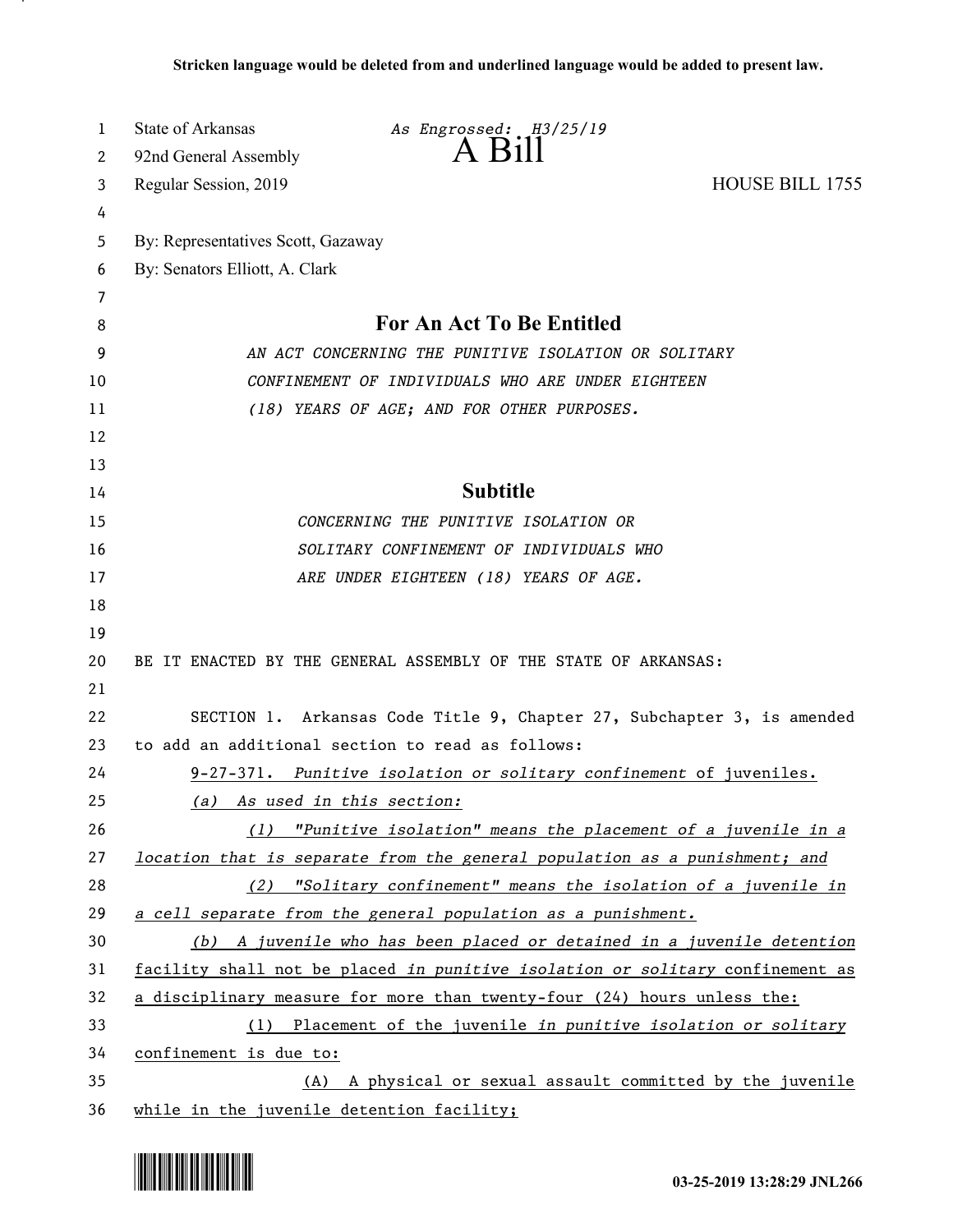| 1                        | Conduct of the juvenile that poses an imminent threat<br>(B)                  |
|--------------------------|-------------------------------------------------------------------------------|
| 2                        | of harm to the safety or well-being of the juvenile, the staff, or other      |
| 3                        | juveniles in the juvenile detention facility; or                              |
| 4                        | The juvenile escaping or attempting to escape from the<br>(C)                 |
| 5                        | juvenile detention facility; and                                              |
| 6                        | (2)(A) Director of the juvenile detention facility provides                   |
| $\overline{\phantom{a}}$ | written authorization to place the juvenile in punitive isolation or solitary |
| 8                        | confinement for more than twenty-four (24) hours.                             |
| 9                        | The director of the juvenile detention facility shall<br>(B)                  |
| 10                       | provide the written authorization described in subdivision (2)(A) of this     |
| 11                       | section for every twenty-four-hour period during which the juvenile remains   |
| 12                       | in punitive isolation or solitary confinement after the initial twenty-four   |
| 13                       | $(24)$ hours.                                                                 |
| 14                       |                                                                               |
| 15                       | SECTION 2. Arkansas Code Title 12, Chapter 29, is amended to add an           |
| 16                       | additional section to read as follows:                                        |
| 17                       | 12-29-117. Punitive isolation or solitary confinement of inmates who          |
| 18                       | <u>are minors.</u>                                                            |
| 19                       | (a) As used in this section:                                                  |
| 20                       | $(1)$ "Minor" means a person who is under eighteen (18) years of              |
| 21                       | age;                                                                          |
| 22                       | "Punitive isolation" means the placement of a minor in a<br>(2)               |
| 23                       | location that is separate from the general population as a punishment; and    |
| 24                       | (3) "Solitary confinement" means the isolation of a minor in a                |
| 25                       | cell separate from the general population as a punishment.                    |
| 26                       | (b) A minor who is an inmate at a state correctional facility shall           |
| 27                       | not be placed in punitive isolation or solitary confinement as a disciplinary |
| 28                       | measure for more than twenty-four (24) hours unless the:                      |
| 29                       | Placement of the minor in punitive isolation or solitary<br>(1)               |
| 30                       | confinement is due to:                                                        |
| 31                       | (A) A physical or sexual assault committed by the minor                       |
| 32                       | while in the state correctional facility;                                     |
| 33                       | Conduct of the minor that poses a direct threat to the<br>(B)                 |
| 34                       | safety of a person or a clear threat to the safe and secure operation of the  |
| 35                       | state correctional facility; or                                               |
| 36                       | (C) The minor escaping or attempting to escape from the                       |

03-25-2019 13:28:29 JNL266